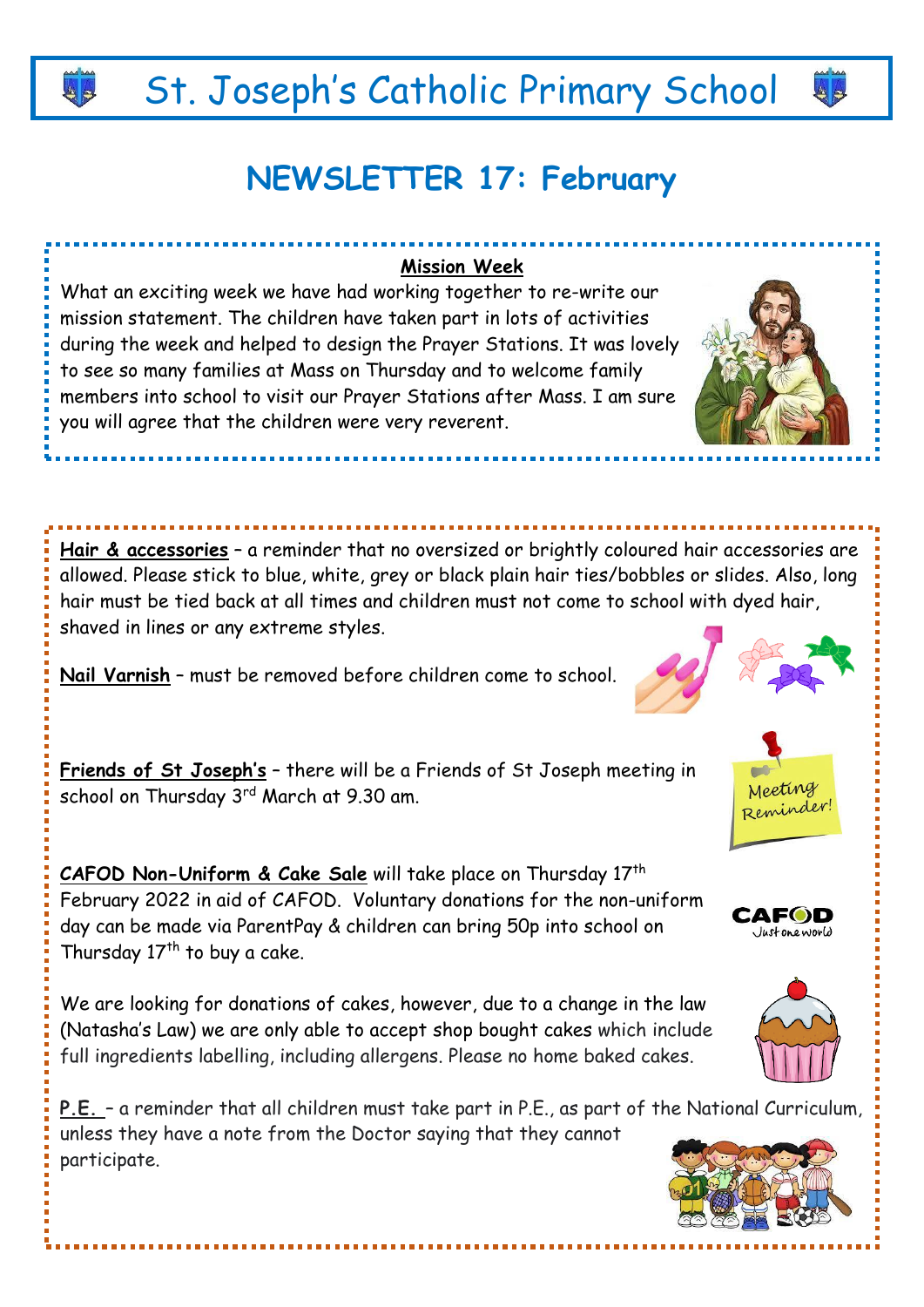**School Meal Price Increase** - from Monday 4<sup>th</sup> April the price of school meals will increase:

- KS2 children increase to £2.20
- Nursery Children Increase to £2.64

The current meal menu has been extended and meals can be booked for next term from 28<sup>th</sup> February to 8<sup>th</sup> April.

**BWCET Vision and Values film** – has been uploaded to our website or it can be viewed by clicking on the following link BWCET Vision and [Values.mp4](https://gbr01.safelinks.protection.outlook.com/?url=https%3A%2F%2Fbwcet-my.sharepoint.com%2F%3Av%3A%2Fp%2Fbrl%2FEZCvNW45HOFEoeSjgEPd6IkBMJUFyLuaSoOMtSuSbYZ_TQ%3Fe%3DY9r4X3&data=04%7C01%7Cbcowan%40stjs.bwcet.com%7Cfb9c80b8c3eb4ead6e8f08d9ebdd3f3f%7Cdc2301ac9dcf41af92b86eead97a5fa4%7C0%7C0%7C637800157754545095%7CUnknown%7CTWFpbGZsb3d8eyJWIjoiMC4wLjAwMDAiLCJQIjoiV2luMzIiLCJBTiI6Ik1haWwiLCJXVCI6Mn0%3D%7C3000&sdata=oFBJ0ZOKCqvcVAfgnDjwnXgt%2Fp5SMjYvy8F876PmHZc%3D&reserved=0)

World Book Day - is on Thursday 3<sup>rd</sup> March. Children can come to school in fancy dress of their favourite book character.

**Parent/Teacher meetings –** for Y1 – Y6 will take place on Tuesday 1 st March from 1.30 pm – 5.30 pm and appointments can be booked <https://stjosephsprimaryschool.schoolcloud.co.uk/>

Nursery & Reception parents are invited to attend an open morning on Wednesday 2<sup>nd</sup> March 8.45 am – 10.30 am. Parents will be able to see a lesson/activity and there will be an opportunity to speak to the EYFS staff following this.

**Batteries** – a reminder that we have a recycling bin in school for used batteries

**Kevan Jones MP** – has resumed face to face Advice Surgeries on the first Saturday of every month. To book an appointment, constituents can email [kevanjonesmp@parliament.uk](mailto:kevanjonesmp@parliament.uk) or call 0191 3718834.

**Swimming Hats** – a reminder that swimming hats must be worn for swimming lessons



**BOOK DAY** 







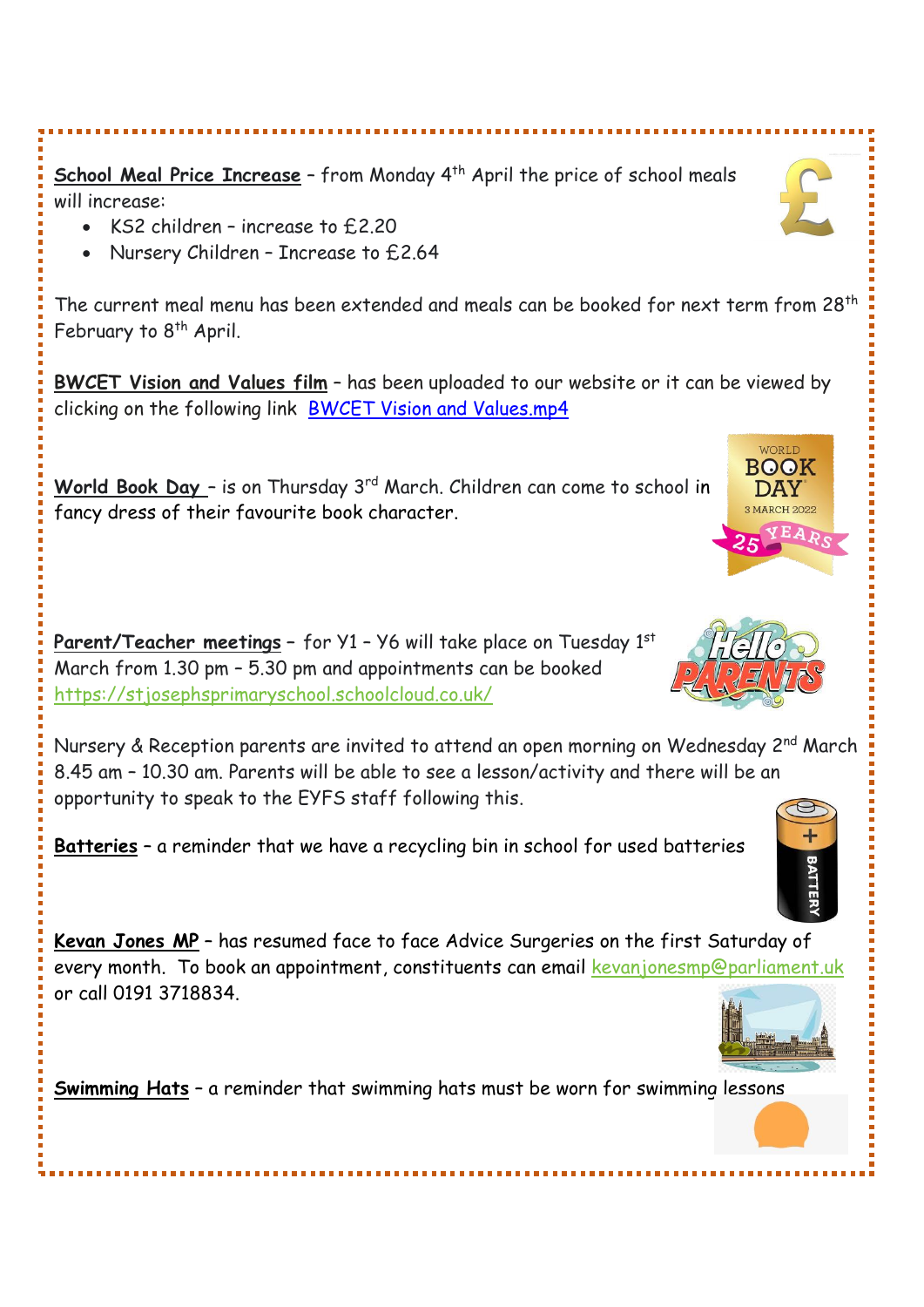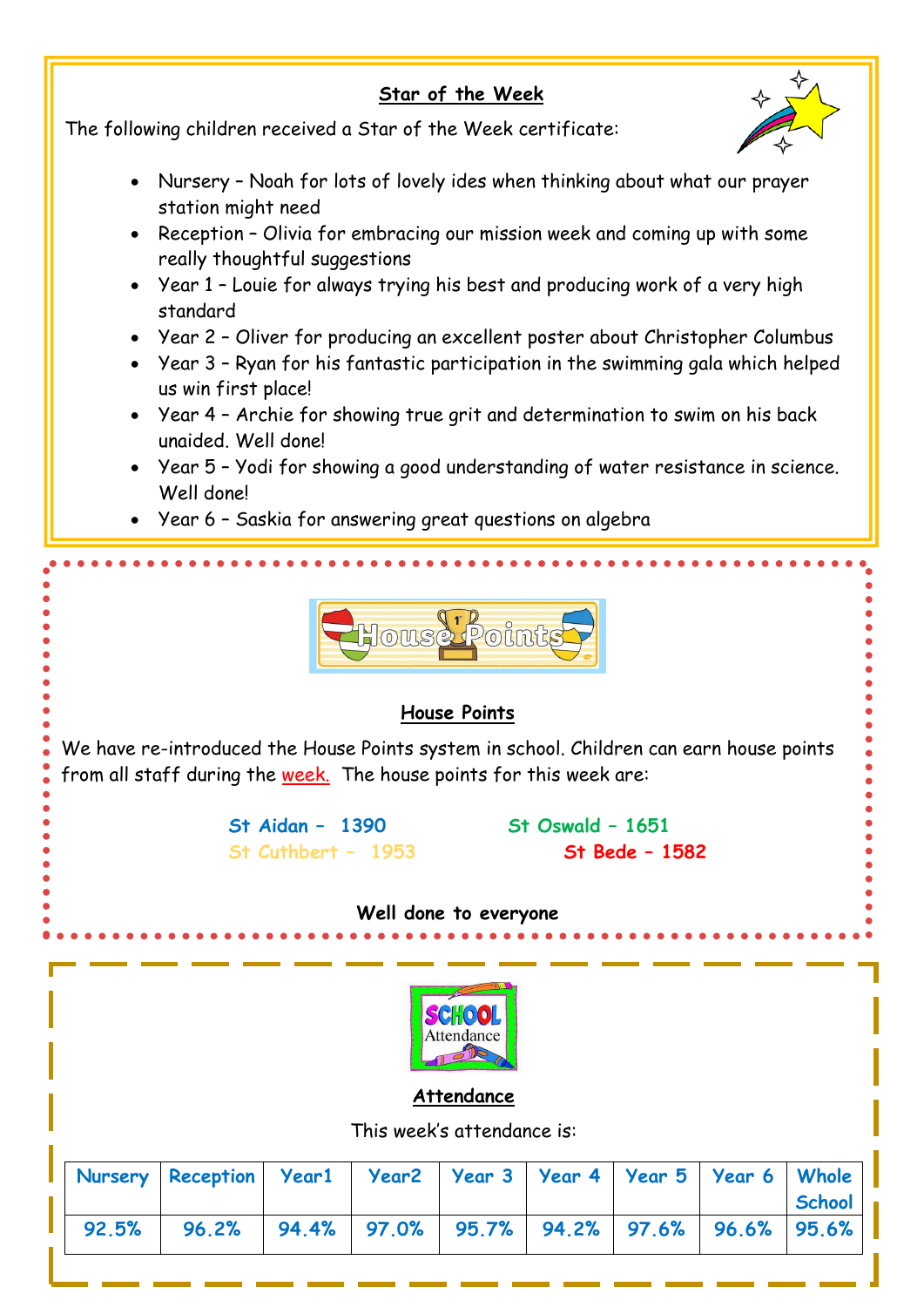#### Pen Licence

The following pupils received their pen licenses this week for their handwriting:



Year 5 – Isaac, Laila & Anya

#### **Dates for your Diary Updated 10th February 2022**

| <b>Date</b>                                                                         | <b>Class</b>        | <b>Event</b>                                           |
|-------------------------------------------------------------------------------------|---------------------|--------------------------------------------------------|
| Tuesday 4 <sup>th</sup> January 2022                                                | <b>Whole School</b> | Back to school                                         |
| W/c 7 <sup>th</sup> February 2022                                                   | <b>Whole School</b> | Mission week (more details to follow)                  |
| Wednesday 16 <sup>th</sup> February                                                 | Year 5              | Space Camp                                             |
| Thursday17 <sup>th</sup> February                                                   | <b>Whole School</b> | Non-Uniform day & Cake sale to raise                   |
| 2022                                                                                |                     | funds for CAFOD                                        |
| Friday 18 <sup>th</sup> February 2022                                               | <b>Whole School</b> | INSET DAY - Children not in school.                    |
| Monday 21 <sup>st</sup> February to Friday 25 <sup>th</sup> February 2022 Half Term |                     |                                                        |
| Tuesday 1st March 2022                                                              | Y1 to Y6            | Parents/Teacher Meetings 1.30 pm -                     |
|                                                                                     |                     | 5.30 pm                                                |
| Wednesday 2 <sup>nd</sup> March                                                     | Nursery & Reception | Open Morning & Parent/Teacher chat                     |
|                                                                                     |                     | $9.00$ am $-10.30$ am                                  |
| Thursday 3rd March 2022                                                             | <b>Whole School</b> | World Book Day                                         |
|                                                                                     |                     | Children can come to school in fancy                   |
|                                                                                     |                     | dress of their favourite book character!               |
| Friday 4 <sup>th</sup> March                                                        | EYFS (Nursery and   | 9am Coffee and biscuits                                |
|                                                                                     | Reception)          | 9.15am Lent Liturgy                                    |
| Friday 11 <sup>th</sup> March 2022                                                  | Year 1              | 9am Coffee and biscuits                                |
|                                                                                     |                     | 9.15am Lent Liturgy                                    |
| Friday 18 <sup>th</sup> March 2022                                                  | Year 2              | 9am Coffee and biscuits                                |
|                                                                                     |                     | 9.15am Lent Liturgy                                    |
| Friday 18th March 2022                                                              | <b>Whole School</b> | Red Nose Day                                           |
| Friday 25th March 2022                                                              | Year 3              | 9am Coffee and biscuits                                |
|                                                                                     |                     | 9.15am Lent Liturgy                                    |
| Friday 1st April 2022                                                               | Year 4              | 9am Coffee and biscuits                                |
|                                                                                     |                     | 9.15am Lent Liturgy                                    |
| Thursday 7 <sup>th</sup> April 2022                                                 | Year $5/6$          | 9am Coffee and biscuits                                |
|                                                                                     |                     | 9.15am Stations of the Cross (all                      |
|                                                                                     |                     | welcome).                                              |
| Friday 8 <sup>th</sup> April 2022                                                   | <b>Whole School</b> | <b>School break up for Easter Holidays</b>             |
|                                                                                     |                     | at 3.15pm                                              |
| Monday 25th April                                                                   | <b>Whole School</b> | <b>First day back after Easter Holidays</b>            |
| 2022                                                                                |                     | at 8.50am                                              |
| End of Spring Term $-$ Friday 8 <sup>th</sup> April 2022                            |                     | Return to School on Monday 25 <sup>th</sup> April 2022 |